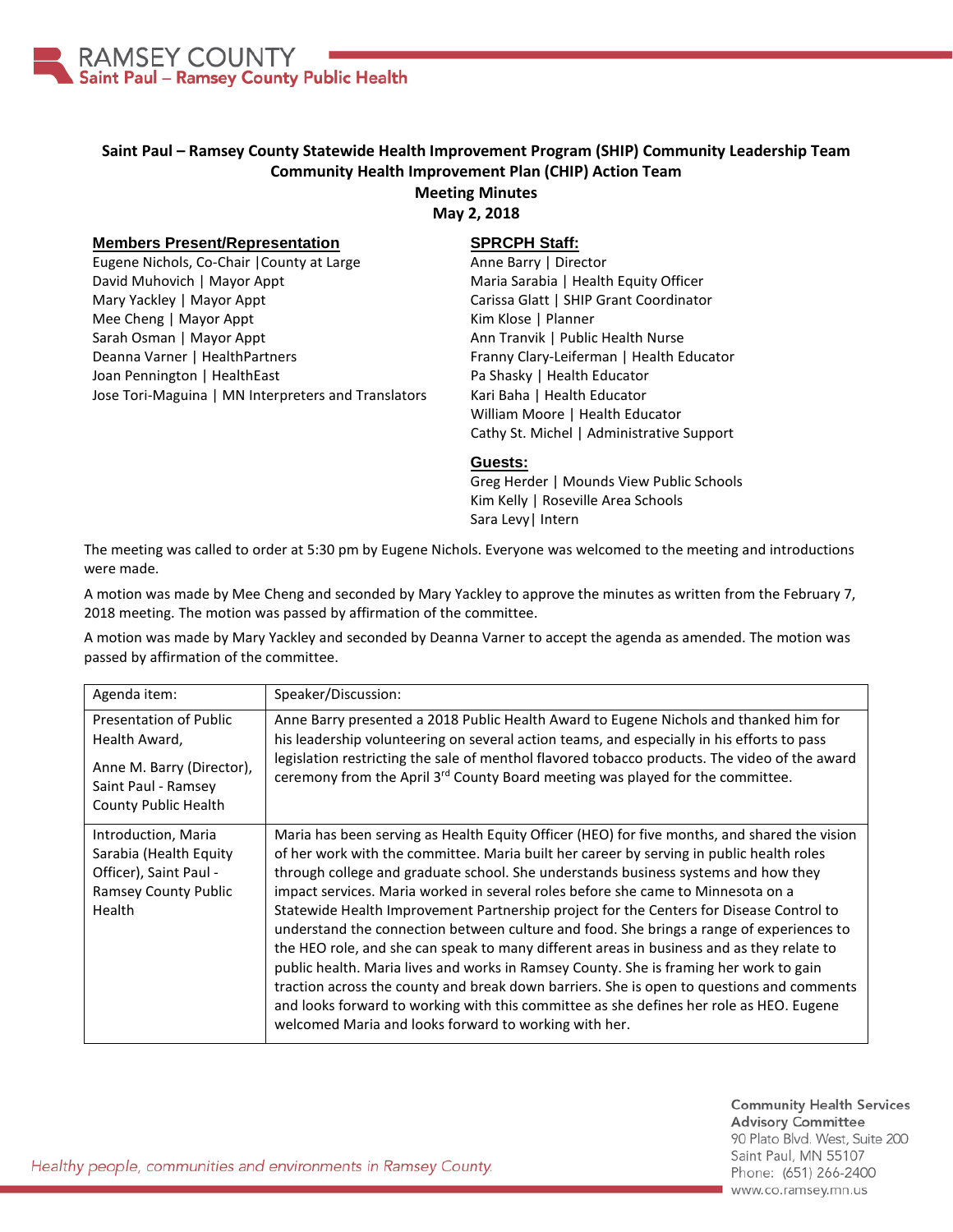

| Ramsey County in<br>Schools,                                                                                                                                                                                                                                                       | William invited two school partners here today to share what their schools are doing with<br>Statewide Health Improvement Partnership (SHIP) initiatives.                                                                                                                                                                                                                                                                                                                                                                                                                                                                                                                                                                                                                                                                                                                                                                                                                                                                                                                                                                                                                                                                                                                                                                                                                                                                                                                                                                                                                                                                                                                                                                             |
|------------------------------------------------------------------------------------------------------------------------------------------------------------------------------------------------------------------------------------------------------------------------------------|---------------------------------------------------------------------------------------------------------------------------------------------------------------------------------------------------------------------------------------------------------------------------------------------------------------------------------------------------------------------------------------------------------------------------------------------------------------------------------------------------------------------------------------------------------------------------------------------------------------------------------------------------------------------------------------------------------------------------------------------------------------------------------------------------------------------------------------------------------------------------------------------------------------------------------------------------------------------------------------------------------------------------------------------------------------------------------------------------------------------------------------------------------------------------------------------------------------------------------------------------------------------------------------------------------------------------------------------------------------------------------------------------------------------------------------------------------------------------------------------------------------------------------------------------------------------------------------------------------------------------------------------------------------------------------------------------------------------------------------|
| Greg Herder (Service<br>Learning Coordinator),<br>Mounds View Public<br>Schools,<br>Kim Kelly (Statewide<br>Health Improvement<br>Partnership Facilitator),<br>Roseville Area Schools,<br>William Moore (Health<br>Educator), Saint Paul-<br><b>Ramsey County Public</b><br>Health | Greg Herder is with Mounds View Public Schools (MVPS). Now in the fourth year of<br>participating in SHIP, nearly 5000 pounds of food has been donated to the community from<br>a SHIP-funded, community-run school garden. Once MVPS showed willingness to provide<br>produce from the school garden, Second Harvest revamped their supply chain to have more<br>fresh produce in the food shelf. This is one example of how SHIP work in the school district<br>aligns with the community.                                                                                                                                                                                                                                                                                                                                                                                                                                                                                                                                                                                                                                                                                                                                                                                                                                                                                                                                                                                                                                                                                                                                                                                                                                          |
|                                                                                                                                                                                                                                                                                    | SHIP 4 is funding a wellness coordinator to create sustainability of wellness programs that<br>will carry forward to the future. The district allows us to make sure health equity and<br>activities are being considered that will open more opportunities for students.                                                                                                                                                                                                                                                                                                                                                                                                                                                                                                                                                                                                                                                                                                                                                                                                                                                                                                                                                                                                                                                                                                                                                                                                                                                                                                                                                                                                                                                             |
|                                                                                                                                                                                                                                                                                    | MVPS is part of the Alliance for Healthy Schools. SHIP allows them to set up initiatives and<br>share them among the schools so that the projects are more visible.                                                                                                                                                                                                                                                                                                                                                                                                                                                                                                                                                                                                                                                                                                                                                                                                                                                                                                                                                                                                                                                                                                                                                                                                                                                                                                                                                                                                                                                                                                                                                                   |
|                                                                                                                                                                                                                                                                                    | Kim Kelly is from Roseville Area Schools (RAS): RAS focuses on working with nutritionists and<br>community managers. There are many activities and initiatives in RAS that work toward<br>SHIP goals.                                                                                                                                                                                                                                                                                                                                                                                                                                                                                                                                                                                                                                                                                                                                                                                                                                                                                                                                                                                                                                                                                                                                                                                                                                                                                                                                                                                                                                                                                                                                 |
|                                                                                                                                                                                                                                                                                    | Next week is Walk/Bike to School Day. The MN ReCyclery partner with adult<br>education classes to refurbish bikes for people who cannot afford bikes.<br>There is a bike rodeo coming up that will include bike safety through the Walk!<br>Bike! Fun! curriculum. The curriculum has been updated to allow special education<br>adaptations at the bike rodeo. Physical Education teachers are implementing Walk! Bike!<br>Fun! in their classes.<br>Engineers from the University of Minnesota came to Harambee to construct<br>helmets with the students and tested the helmets on a crash machine.<br>A new tool kit is available for staff that is all wellness related. Regulations are<br>available for all principals for classroom wellness.<br>RAS are registered with the Healthy Schools program. Community fitness classes<br>are taking place with student leaders.<br>The community center has updated vending with healthier choices.<br>Physical activity is promoted by having a dance party event at Roseville Middle<br>School along with a Rethink Your Drink campaign.<br>There is a Mileage Club at Falcon Heights to measure their steps.<br>RAS is working with the YMCA to establish yoga classes for Somali girls and women.<br>Healthy Schools nutrition services participates with Minnesota Local every month<br>to support local farms and gardens.<br>The alternative high school distributed a survey designed to modify the lunch menu<br>to include items their students would enjoy. Items were added to the menu based on the<br>survey feedback.<br>Garden in a Box was awarded to two schools.<br>Kim is excited to see changes taking place in the schools without her having to initiate the |
|                                                                                                                                                                                                                                                                                    | idea.<br>William addressed barriers, both internal and external, encountered at these and other                                                                                                                                                                                                                                                                                                                                                                                                                                                                                                                                                                                                                                                                                                                                                                                                                                                                                                                                                                                                                                                                                                                                                                                                                                                                                                                                                                                                                                                                                                                                                                                                                                       |
|                                                                                                                                                                                                                                                                                    | districts. Barriers can be overcome if you package it persuasively. There may be a lot of<br>pieces to put together into a plan, but he wants school staff to realize that SHIP wants to be<br>a positive influence.                                                                                                                                                                                                                                                                                                                                                                                                                                                                                                                                                                                                                                                                                                                                                                                                                                                                                                                                                                                                                                                                                                                                                                                                                                                                                                                                                                                                                                                                                                                  |

Community Health Services<br>Advisory Committee 90 Plato Blvd. West, Suite 200 Saint Paul, MN 55107 Phone: (651) 266-2400 www.co.ramsey.mn.us

Healthy people, communities and environments in Ramsey County.